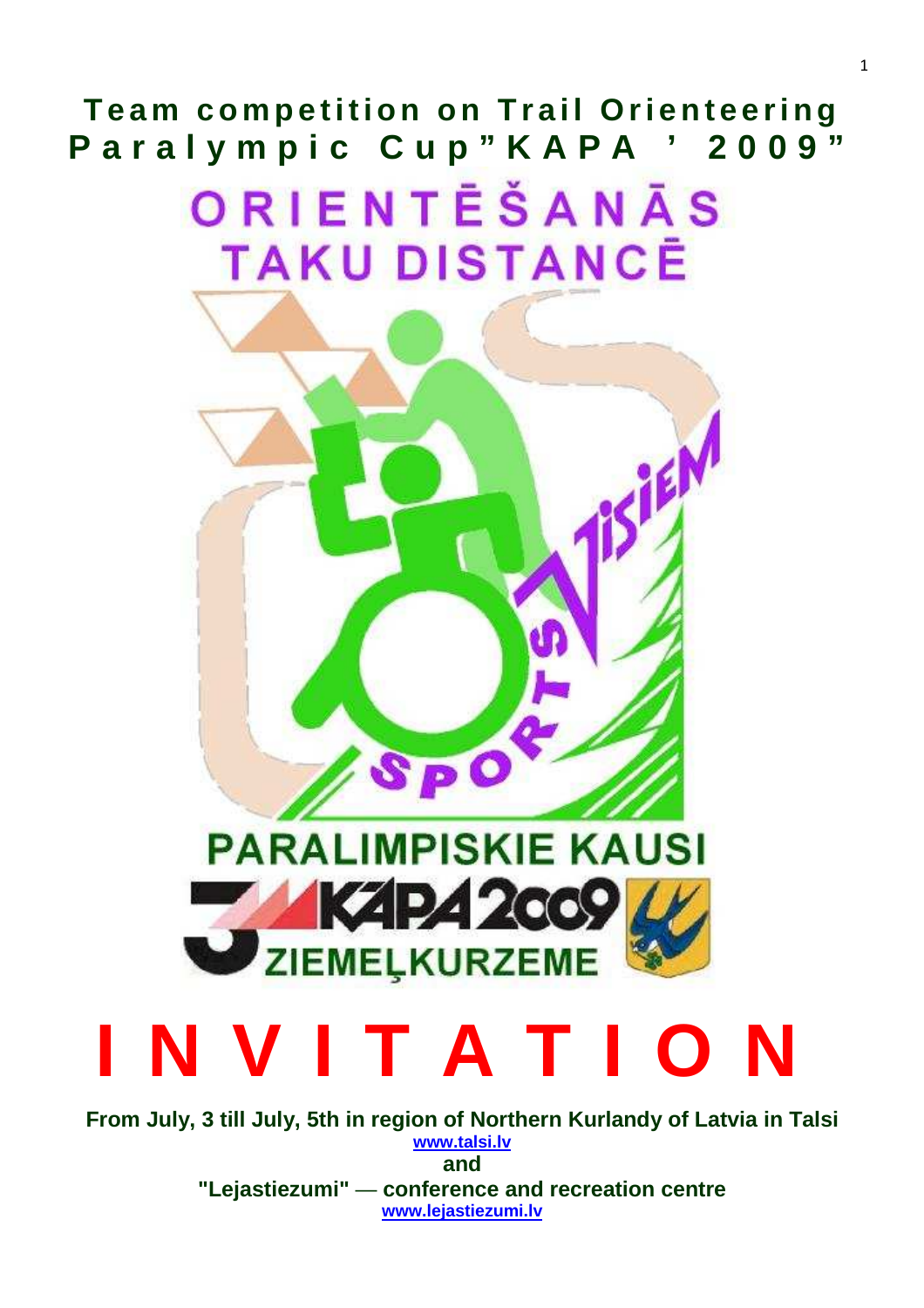## **Teams**

# **Team - 4 Paralympic participants from each country The quantity of teams from the country is not limited**

| oqram                      |                                                              |                                                     |
|----------------------------|--------------------------------------------------------------|-----------------------------------------------------|
| July, 3<br><b>In Talsi</b> | Till $3^{00}$ p.m.                                           | Arrival and registration of participants.           |
|                            | n.m                                                          | <b>Start on the Trail Orienteering first course</b> |
| July, 4<br>In Talsi        | $4^{00}$ p.m                                                 | Start on the Trail Orienteering second course       |
| July, 5<br>Lejastiezumi    | $10^{00}$ a.m                                                | Start on the Trail Orienteering third course        |
|                            | $\mathbb{R}$ After 3 <sup>00</sup> p.m $\mathbb{R}$ Awarding |                                                     |

# **Terrain and Map**

**July, 3 and 4 Terrain: parks, streets, court yard in the town Talsi; Map: Mapping in 2008 – 2009. Map symbols** ISSOM-2007**. Scale 1:4000, Height between a horizontal curve 2,5 м. Draw Janis Gaidelis** 

**July, 5 Terrain: territory "Lejastiezumi"** — **conference and recreation centre. Map: Mapping in 2009. Map symbols** ISSOM-2007**. Scale 1:4000, Height between a horizontal curve 2,5 м. Draw Janis Bergs** 

#### **Entry application and payment**

**Entry application Till June, 28th 2009 Include: The country, The club name, Name and surname, year of a birth and than the team will arrive on competition - on the own transport or on public transport. E - mail: orient@navigator.lv Phone: + 371 29928638 Entry application after Till June, 28th does not guarantee possibility the take part to competitions. Pay - 7 LVL Young men are 19 years – 3 LVL ( 1 EUR ~ 0,7 LVL ) Payment in competition day Entry application after June, 28th or with no entry application should pay 200 %.** 

#### **Summing Up**

**By the sum of three days three best results of participants gives points to their teams.** 

#### **Awarding**

**Teams which will take first three places will be awarded by cups of Orienteering Club KAPA, participants of commands souvenirs** 

#### **Food**

**Independently in cafe or restaurants in Talsi. In the centre competition there will be an information and approximate prices**